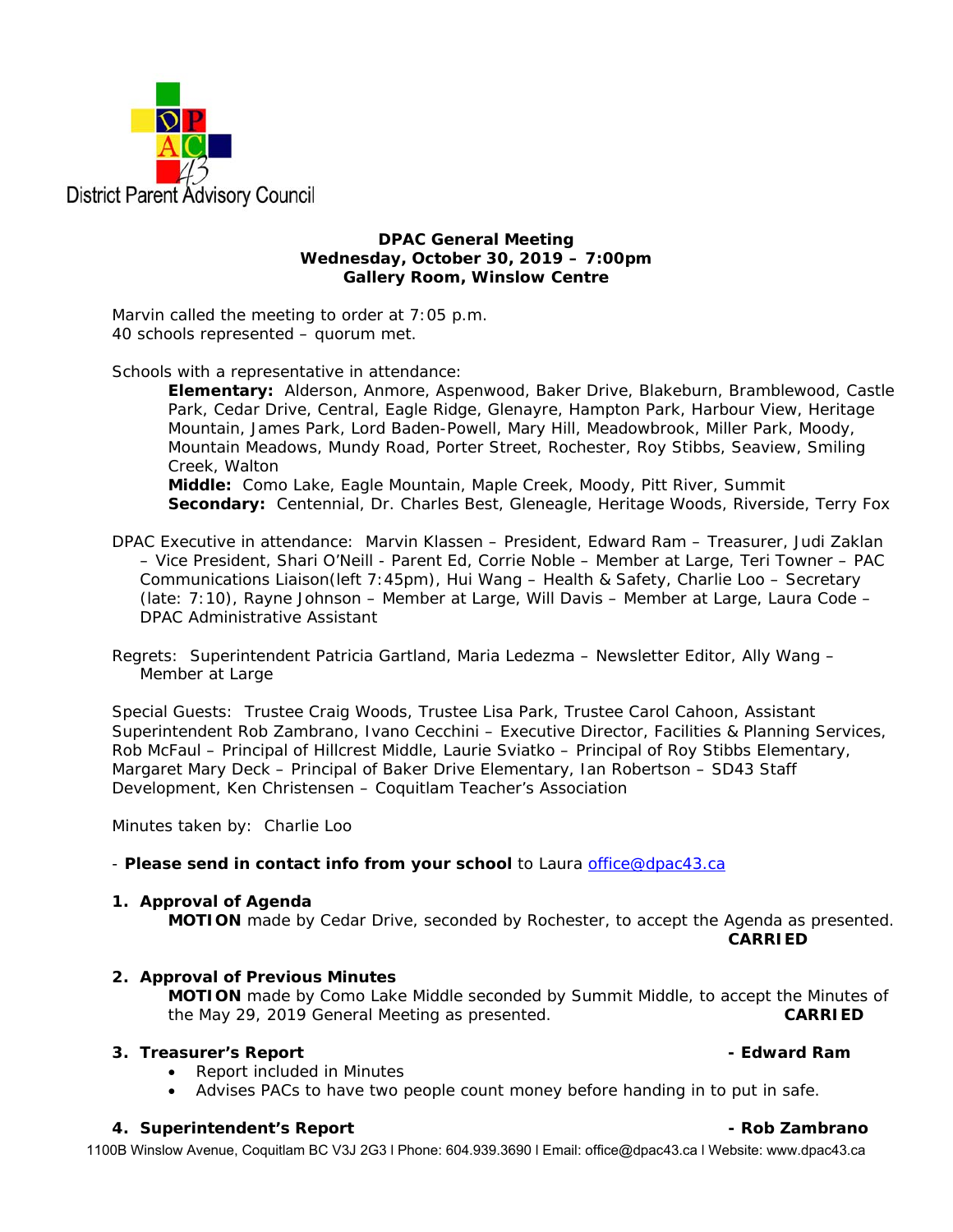200 More Students than last year

Topic: Vaping

- Presentation on vaping presented on behalf of SD43 in partnership with Fraser Health
- Presentation to be available on DPAC website
- SD43 created a Vaping education plan with Fraser Health
	- o Targeting all levels of schools (Gr 5 12)
- Rolled out circa Oct 20
- Marijuana in vaping as part of the education.
- Many kids in polls saying parents had given the vaping to them
- Mostly high school students make up the users, with some middle schoolers.

# **5. SD43 Education Foundation - Ivano Cecchini**

- Slides Available on DPAC website
- Need Secondary on Burke Mountain #1 priority for SD43
	- o Goal to be greenest school in Canada
	- o Partnership with Coquitlam
	- o Start 6 12 to avoid needing portables at other schools
- Some schools have their own Battery recycle boxes and take care of it themselves
- Cost of net 0 about \$10 million dollars
- Fundraising to cover this through the creation of a District foundation

# **6. Restorative Practices - Rob McFaul, Laurie Sviatko, Ian Robertson**

- Played a game based on experiences at school.
- CBC national this morning (Oct 30) on the National talked about Restorative Practices (can listen on CBC website)
- Tiered Approach Handout
- Field Trips and other activities are often a chance for team building and are very important
- Video of students presented
- Restorative Questions Cards handed out
- Nov 15 at Winslow Centre and Gold club working with CERA 12:30 3:30, 4:00 6:00 p.m.

# **7.** Coquitlam Teacher's Association **- According to the Contract Contract Contract Contract Contract Contract Contract Contract Contract Contract Contract Contract Contract Contract Contract Contract Contract Contract Con**

- Arbitration between teachers and Province to recategorize Special needs students.
- Resulted in some students (%?) being re-categorized to no longer counting towards composition numbers
- Flyer attached
- Talked about funding model (change to prevalence model), CTA has opposed, along with DPAC, and school board and district.
	- o Largest concern to CTA
	- o Has effect on Category Q (Learning Disability)

# **8. PAC Successes**

• Invite PACs to present successes at future meetings. Contact DPAC Office if interested.

# **9. Executive Reports - Whole Executive**

- Marvin Spoke about PISA Test at age 15, comparing Excellence and Equity in Education
	- o Last exam revealed that science scores have flatlined across the world.
	- o Education gap in Canada between wealthy and poor students is very small
	- o Was looking at BC specifically due to change in curriculum

1100B Winslow Avenue, Coquitlam BC V3J 2G3 l Phone: 604.939.3690 l Email: office@dpac43.ca l Website: www.dpac43.ca